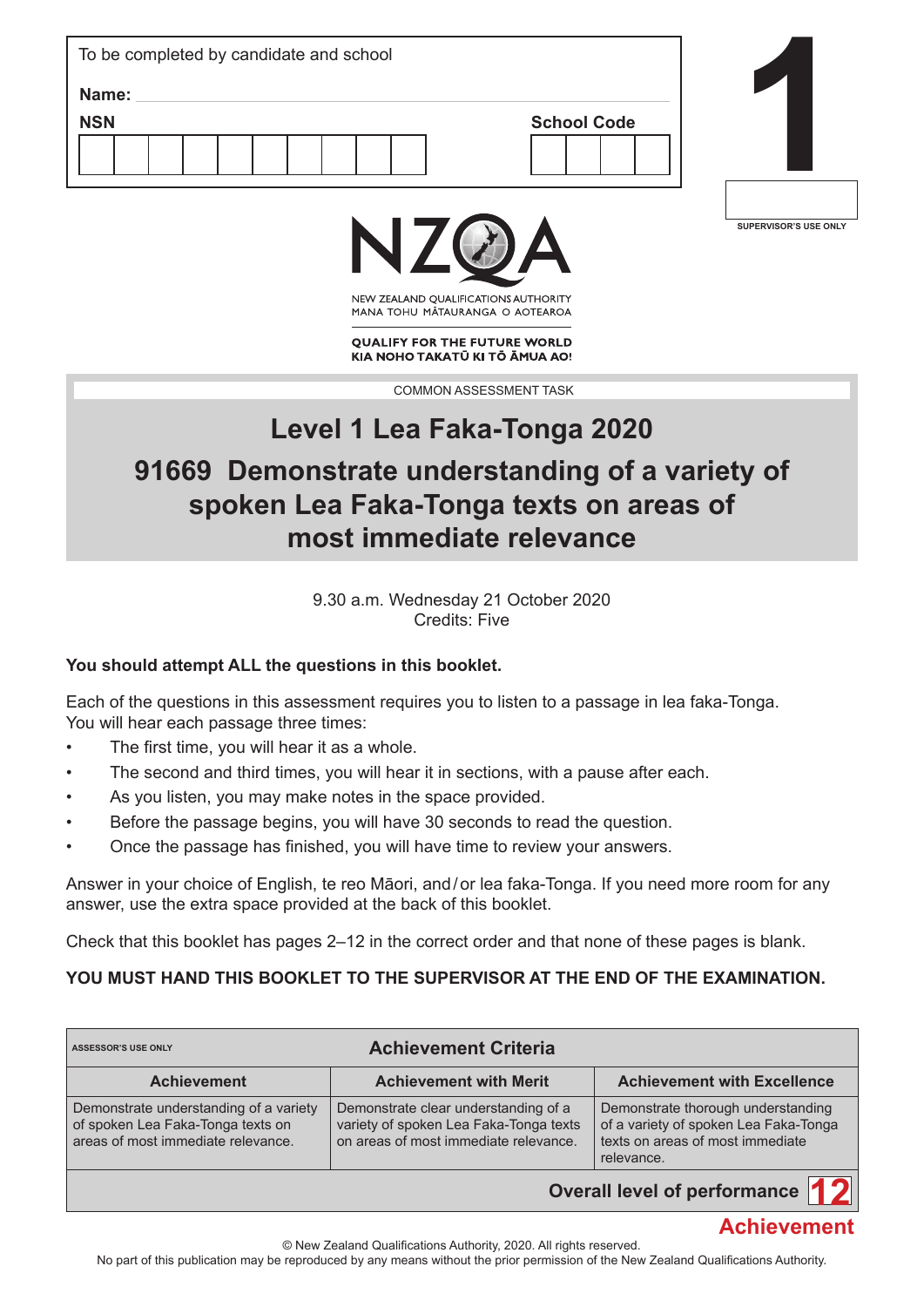#### FIRST PASSAGE: Tautehina Tonga (Tonga Sisters)

Fanongo ki he ongoongo fekau'aki mo e Tautehina Tonga'. Ngāue'aki 'a e ongoongo' ke tali 'a e Fehu'i 'Uluaki'.

Listen to a news report about the Tonga Sisters. Refer to it in your answer to Question One.

#### Glossed vocabulary

:<br>الأ

li'ekina neglected 'alapama album

5 sistery who r<br>Tongars sister are singers. to good **LISTENING NOTES** TauTehinaTongg malia. live NZ. lives in gisborne.  $Kid$ s  $fan$ Helps kids gul clothes, stritionary album kas can work at  $\frac{100}{200}$  place in this Enga & Kicks<br>work to getter ) When tonger selfs<br>To Hulp Kols are neglected. Gods & 1.<br>Walla ware neglected. Gods & 1. Tongg 2000 mark Started. Malla Misses out School et travels on the bus for her school to be good she has  $\frac{1}{N}$ to quit the band. when they form<br>Up a new allown the

OUNS to qualleland  $\zeta$ Lea Faka-Tonga 91669, 2020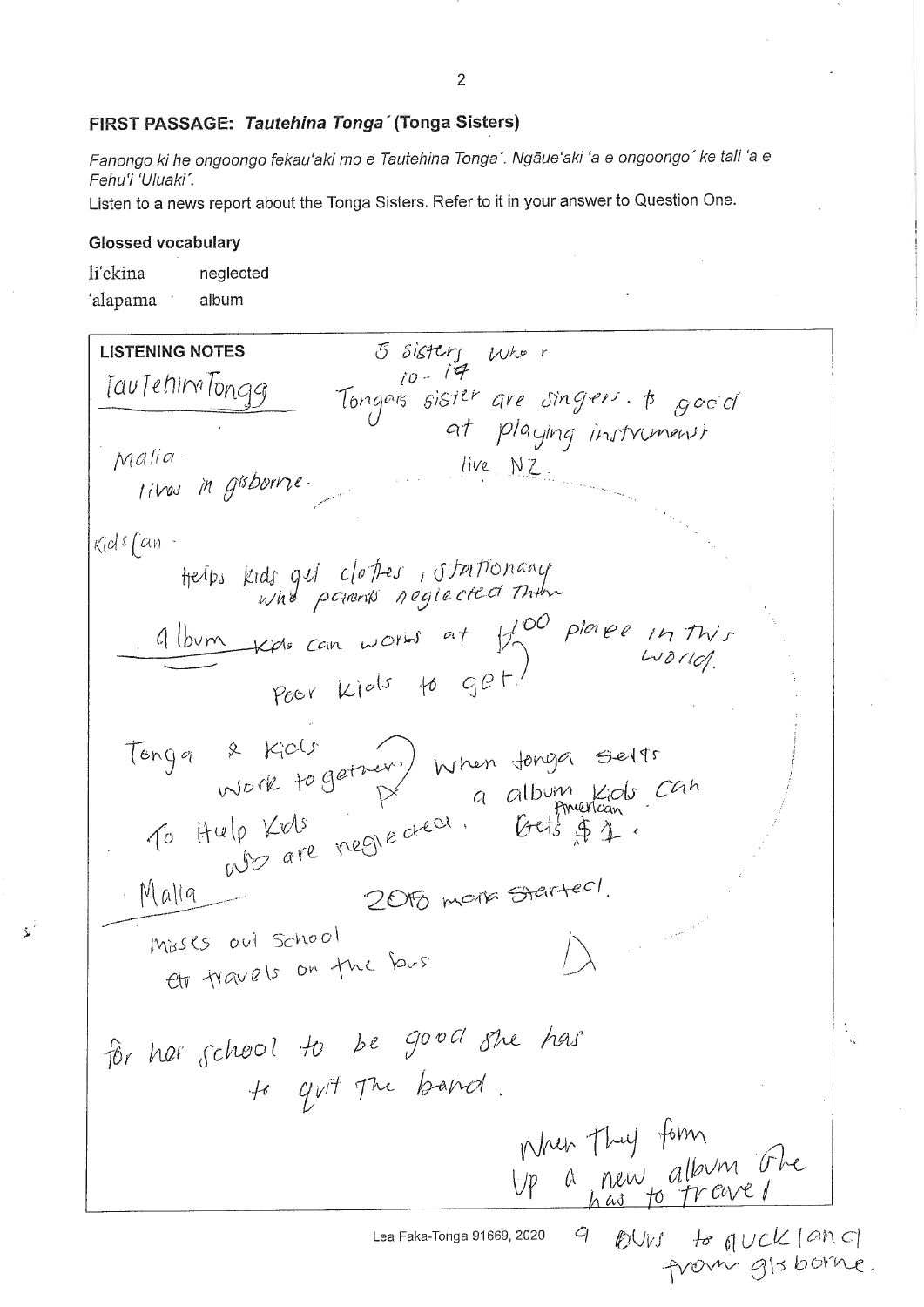| <b>QUESTION ONE</b>                                                                                                                                                                                                                                                        |
|----------------------------------------------------------------------------------------------------------------------------------------------------------------------------------------------------------------------------------------------------------------------------|
| Ko hai 'a e kau Tautehina Tonga'? Fakamatala'i fakaikiiki mai pea 'omai ha fakamo'oni mei<br>he talanoa' ke poupou ki ho'o tali'.<br>Who are the Tonga Sisters? Describe in detail, using evidence from the text to support your<br>answer.                                |
| The Fongcin Sisters are 5 sisters agect                                                                                                                                                                                                                                    |
| Who live in New Zealand. They are gris who                                                                                                                                                                                                                                 |
| are singers and are very good at playing                                                                                                                                                                                                                                   |
| jastruments //                                                                                                                                                                                                                                                             |
|                                                                                                                                                                                                                                                                            |
|                                                                                                                                                                                                                                                                            |
|                                                                                                                                                                                                                                                                            |
|                                                                                                                                                                                                                                                                            |
|                                                                                                                                                                                                                                                                            |
|                                                                                                                                                                                                                                                                            |
|                                                                                                                                                                                                                                                                            |
| What is the connection between the Tonga Sisters and KidsCan? Support your answer with<br>details from the news report.<br>The connection is the Tonga Jigters and kods<br>com is That they work together To help functionse<br>Kids who have been neglected in this world |
| <b>HARC</b>                                                                                                                                                                                                                                                                |
| They both want to help Kicis in need<br>such as sationary clother, shoes                                                                                                                                                                                                   |
|                                                                                                                                                                                                                                                                            |
|                                                                                                                                                                                                                                                                            |
|                                                                                                                                                                                                                                                                            |
|                                                                                                                                                                                                                                                                            |
|                                                                                                                                                                                                                                                                            |
|                                                                                                                                                                                                                                                                            |

 $\overline{\phantom{a}}$ 

Lea Faka-Tonga 91669, 2020

 $\bar{a}$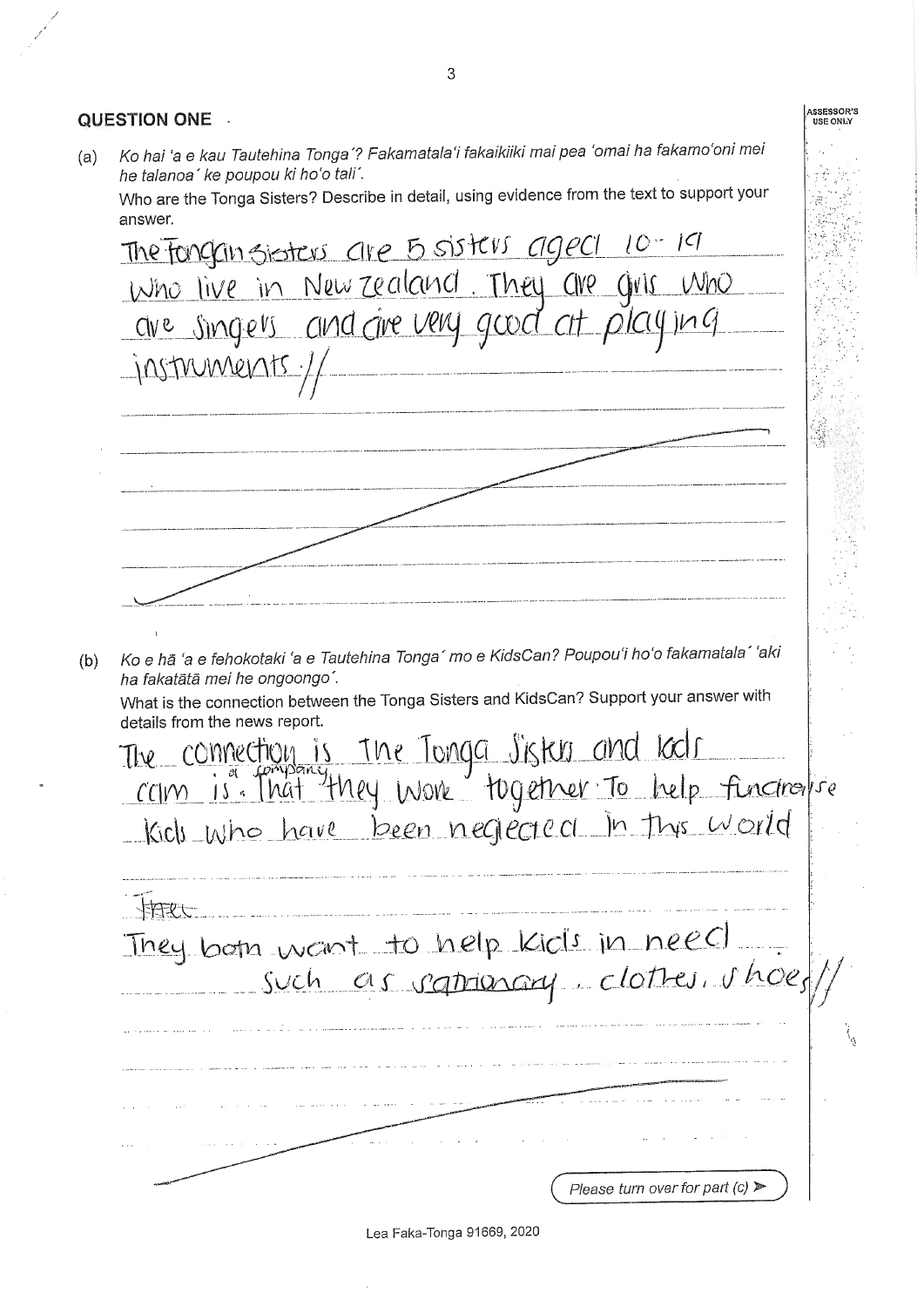Ko e hā e fo'i fakakaukau na'e faingata'a kia Malia' pea ko e hā hono 'uhinga'? Poupou'i  $(c)$ ho'o fakamatala' 'aki ha fakatātā mei he ongoongo'. What difficult decision did Malia make and why? Support your answer with details from the

text. Weither to stay in School or Stay in her bang<br>because one goes school but whenever they to Avelland on a bus Therefor her glacies In School are bad

SSESSOR'S<br>USE ONLY

4、55-03福度 16%。

Lea Faka-Tonga 91669, 2020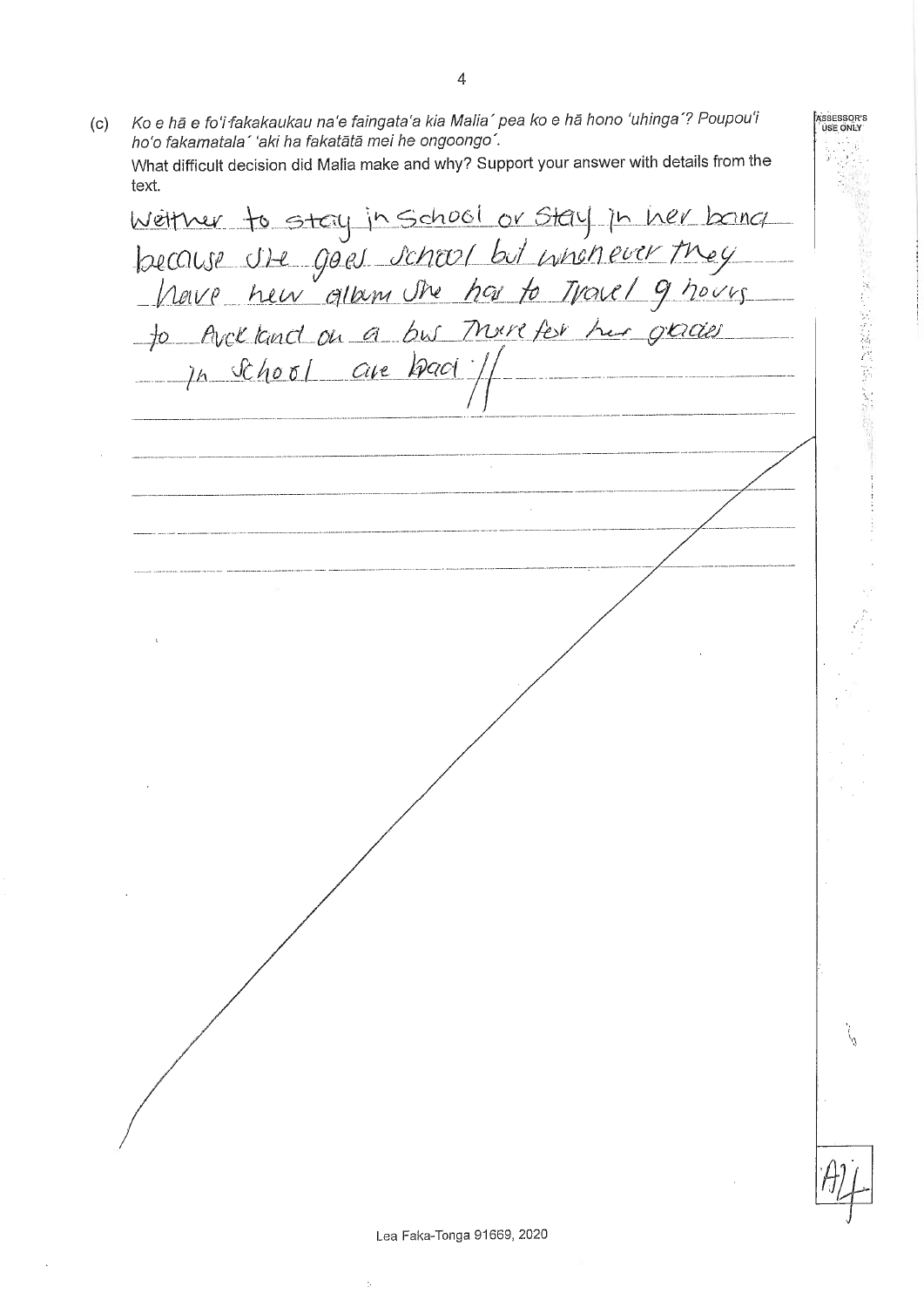### SECOND PASSAGE: Fo'i fetu'u he 'akapulu liiki' (Rugby league star)

Fanongo ki he faka'eke'eke 'o e fo'i fetu'u Tonga 'i he 'akapulu liiki'. Ngāue'aki 'a e faka'eke'eke' ni ke tali 'a e Fehu'i Ua´.

Listen to this interview with a Tongan rugby league star. Refer to it in your answer to Question Two.

**LISTENING NOTES** wis 24. Savan Kingar Noto if a? the lives in Avistricula with ? 3 years Hels a Tongan. 5 Scirah - Samon He's happy that his daughter can speak both languages so she com be able to taik to her grandparents. He could play leavye which he Was 15. He know he played grapeat a strong each year! He got a tropping for The being a good player in the world.

Lea Faka-Tonga 91669, 2020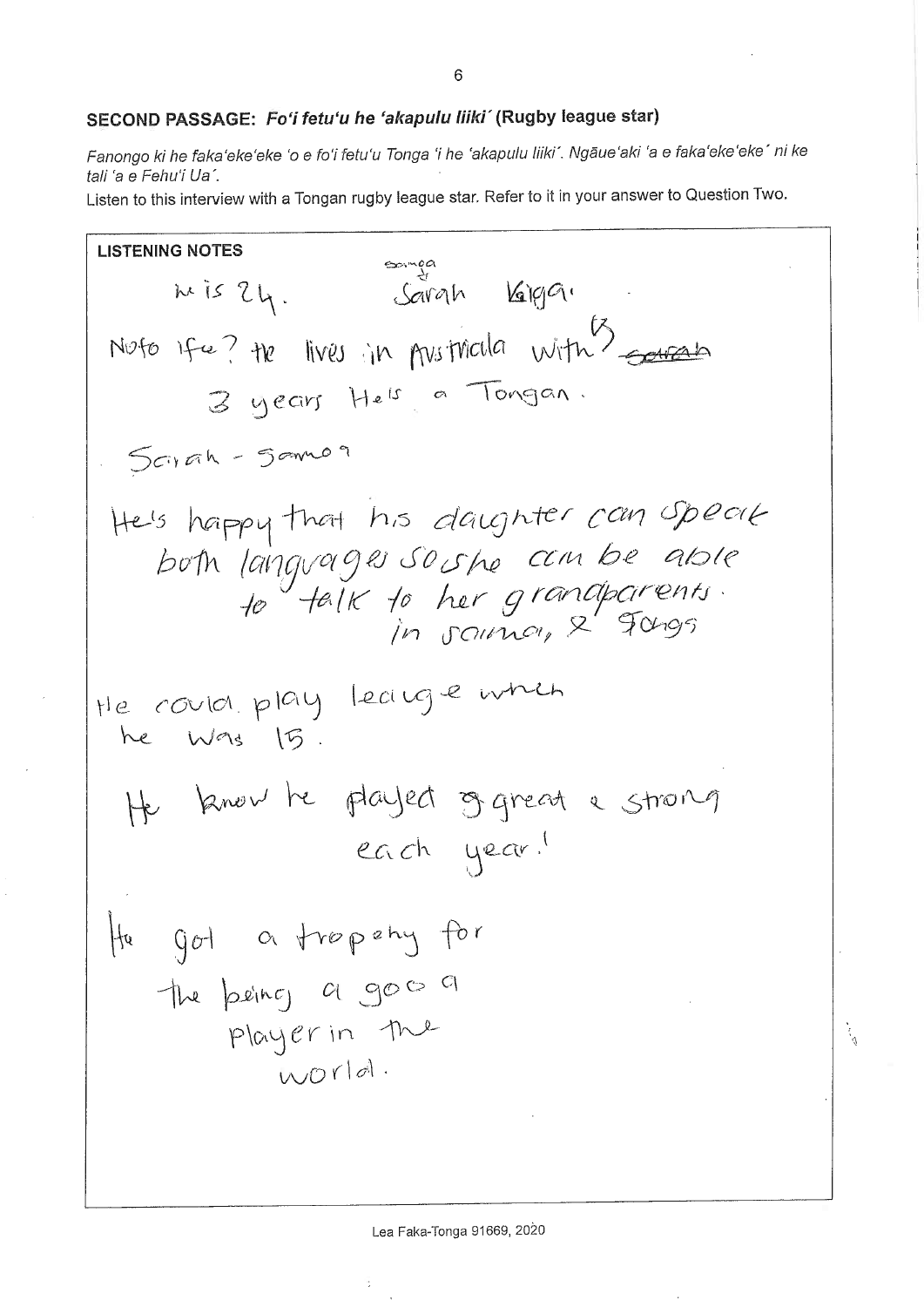| <b>QUESTION TWO</b>                                                                                                                                                                                                                                                                                                                                                                          | <b>\SSESSOR'S</b><br>USE ONLY |
|----------------------------------------------------------------------------------------------------------------------------------------------------------------------------------------------------------------------------------------------------------------------------------------------------------------------------------------------------------------------------------------------|-------------------------------|
| 'Oku nofo 'a Seisoni 'i fë pea ko hai 'oku nofo mo ia'?<br>(a)<br>Where does Seisoni live, and with whom?<br>Seison lives in Awmialia with his wife Sarcih<br>an ci his dcrughter Kainger 15 Joeen Leav                                                                                                                                                                                      |                               |
| Koe'uhi' ko e tamai 'a Seisoni, ko e hã e me'a na'a' ne pehē 'oku fu'u mahu'inga'?<br>(b)<br>Fakamatala'i fakaikiiki mai mei he faka'eke'eke'.<br>As a parent, what does Seisoni think is very important? Explain your answer with details from<br>the text.<br>As a former he want his daughter to speak                                                                                    |                               |
| bon languages so she can pe able<br>to talk to her grandparents.<br>in their language<br>even trough she doesn't live in sommon<br>anci Tongoi!                                                                                                                                                                                                                                              |                               |
|                                                                                                                                                                                                                                                                                                                                                                                              |                               |
| Ko e hã ha me'a ne polepole ai 'a Seisoni lolotonga 'ene kei mo'ui'? Fakamatala'i fakaikiiki<br>(c)<br>mai mei he faka'eke'eke'.<br>What has Seisoni done in his life that he could be proud of? Explain your answer with details<br>from the interview.<br>It could be proud of winning the trophy<br>of being the a great player in the world.<br>ana thet he acheived something in his li |                               |
| Please turn over                                                                                                                                                                                                                                                                                                                                                                             |                               |

 $\frac{1}{2}$  and  $\frac{1}{2}$  and  $\frac{1}{2}$ 

Lea Faka-Tonga 91669, 2020

 $\ddot{\phantom{a}}$ 

 $\ddot{\phantom{a}}$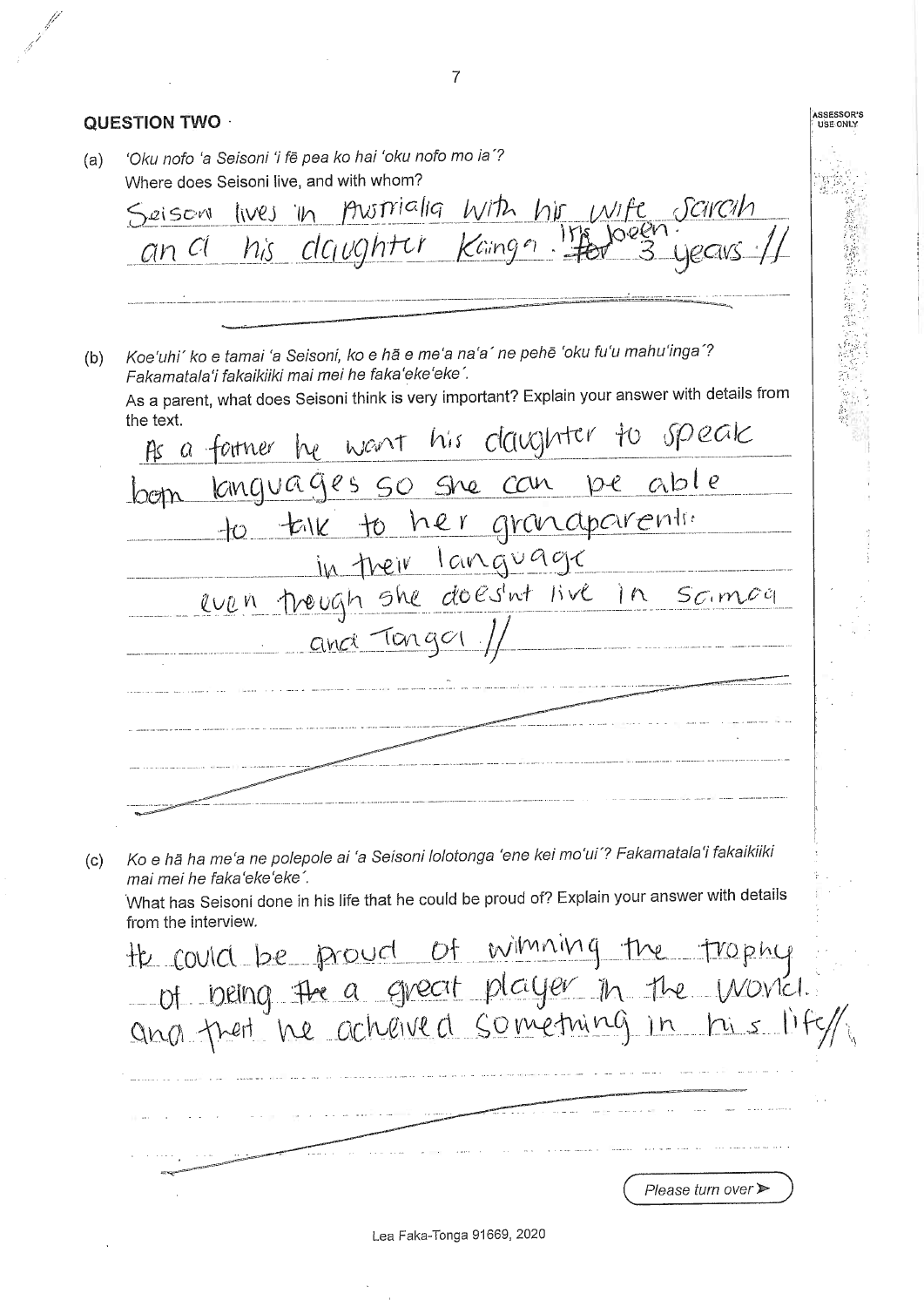|               | ASSESSOR'S<br>USE ONLY                            |
|---------------|---------------------------------------------------|
| <b>S</b>      | ÷.                                                |
| $2.12 - 1.02$ | $\Lambda$<br>×.<br>$\mathcal{L}_{\mathcal{A}}$    |
| and in        | Ň.<br>v.                                          |
| ٠             | ÷                                                 |
|               | $\mathcal{L}$                                     |
|               | Ą,                                                |
|               | $\frac{\gamma_{11}}{\gamma_{22}}$<br>W.<br>$\sim$ |
|               |                                                   |
| $\sim$        | たなに る                                             |
|               | $\frac{1}{\sqrt{2}}$<br>$\epsilon$                |
|               | $\sim$<br>$\gamma_{\rm{max}}$                     |
|               |                                                   |
|               |                                                   |
|               |                                                   |
|               |                                                   |
|               |                                                   |
|               |                                                   |
|               |                                                   |
|               |                                                   |
|               |                                                   |
|               |                                                   |
|               |                                                   |
|               | MST                                               |
|               |                                                   |

Lea Faka-Tonga 91669, 2020

 $\frac{1}{2} \sum_{i=1}^{n} \frac{1}{2}$ 

 $\sim$ 

 $\sim$   $\epsilon$ 

 $\overline{8}$ 

 $\Delta_{\rm c}$ 

 $\overline{a}$ 

 $\ddot{\phantom{a}}$ 

 $\bar{\mathcal{L}}$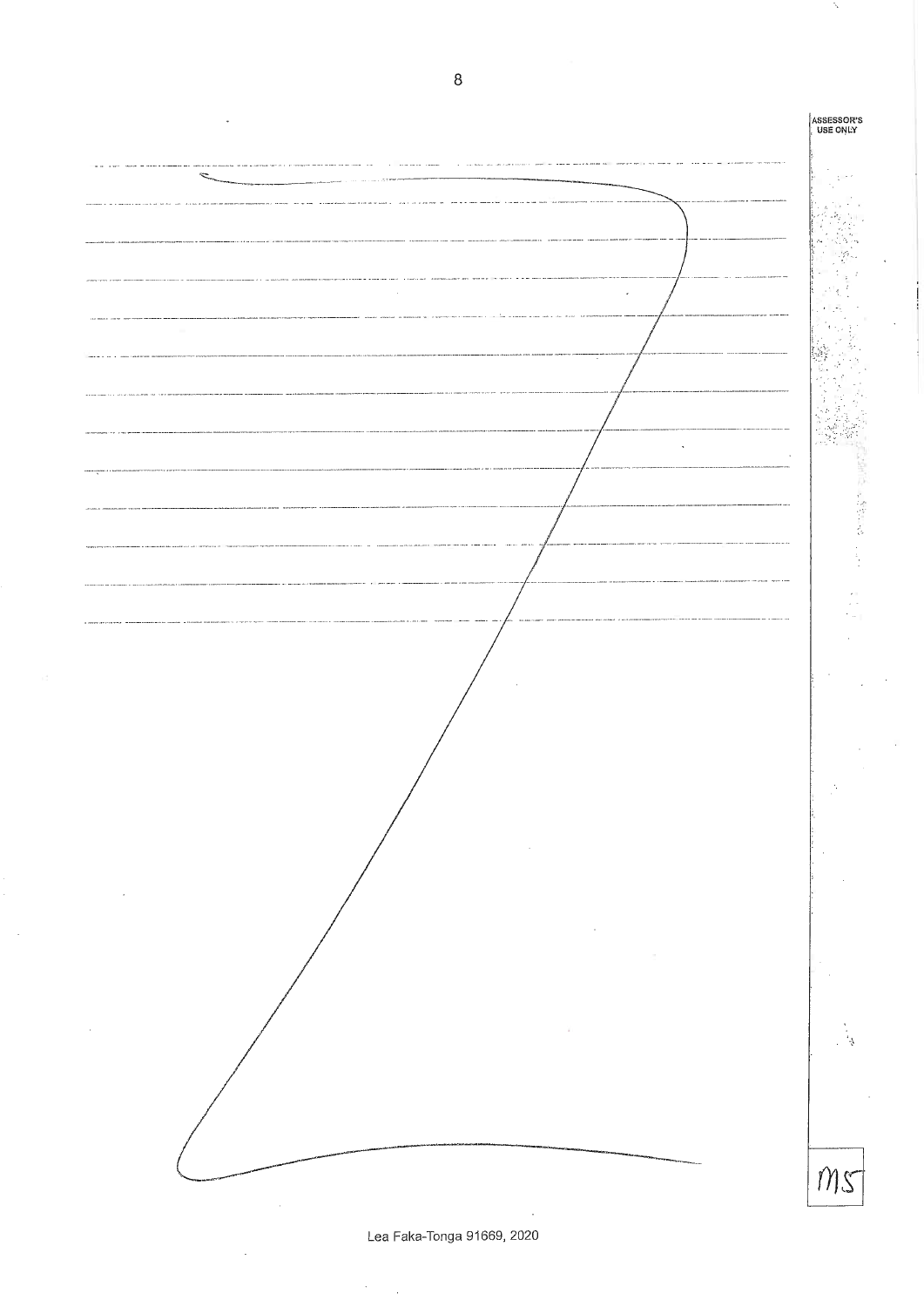## THIRD PASSAGE: Uike Heilala (Heilala Week)

Fanongo ki hono fakamafola 'e Lose e kātoanga Uike Heilala' 'i he ngaluope'. Ngāue'aki 'a e fakamafola lea' ke tali 'a e Fehu'i Tolu'.

Listen to Lose's podcast about the Miss Heilala Festival. Refer to this passage in your answer to Question Three.

#### **Glossed vocabulary**

'iloa famous konituleki contract

**LISTENING NOTES**  $NDA = TAMDU$ . The Typer! = 17 years on! Tong hair looks like & hard Noon famos propre visit TONGA I weet in Tonga  $L = 51$  $11ke$  Helaia. Kolbmub ai Nixa alofol of J-1y  $M_{\text{av}}$  $5k$  $B_1 = 2$  $B<sub>2</sub>$  or  $H$ days of<br>festival.

 $\mathfrak{t}_\Lambda$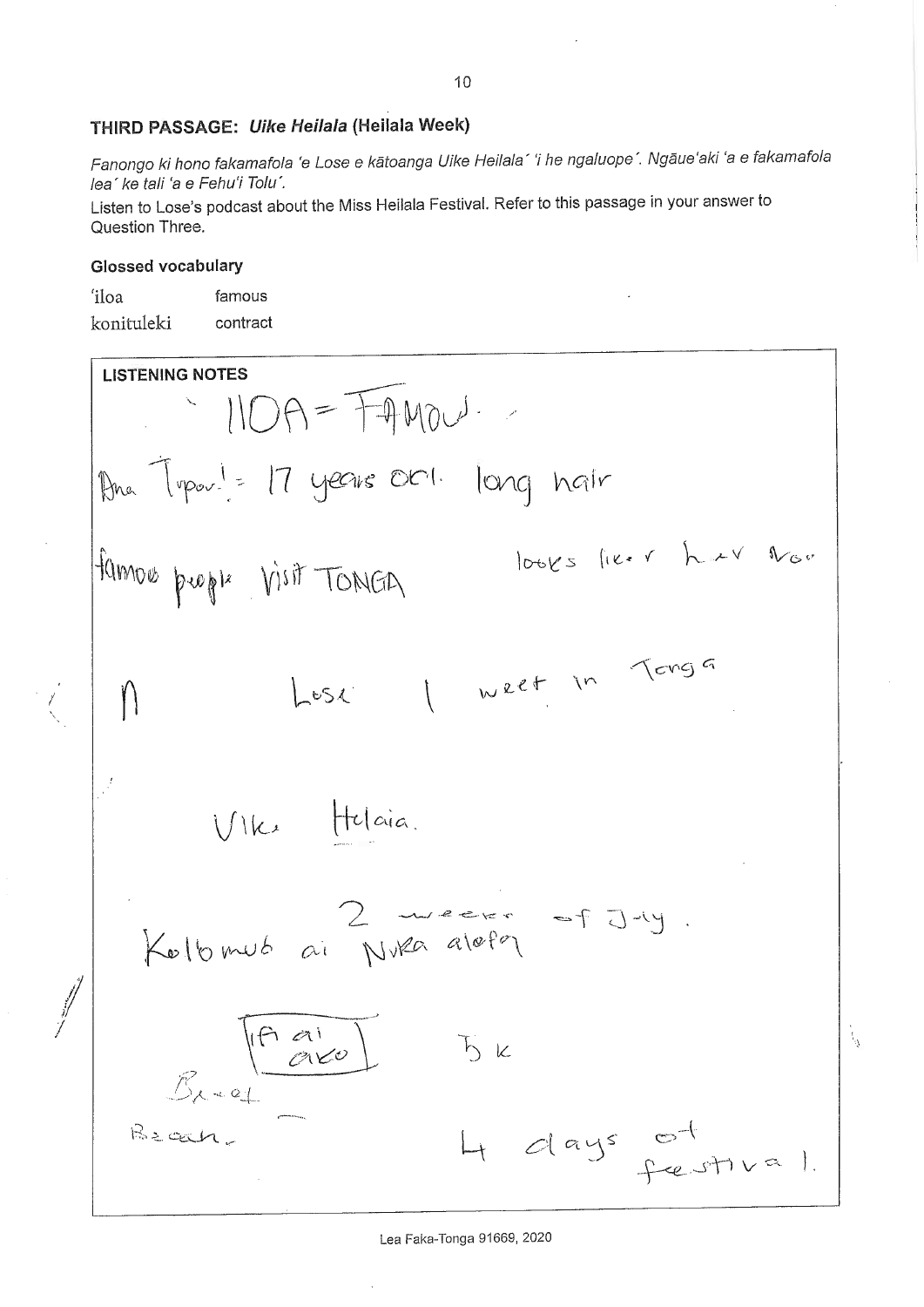| Ko e hā ha me'a na'e fiefia ai 'a Lose?<br>What has Lose enjoyed so far?                                            |      |
|---------------------------------------------------------------------------------------------------------------------|------|
| Watching The Miss Heilalai Seeing ilaa peoprin                                                                      | onga |
|                                                                                                                     |      |
|                                                                                                                     |      |
| Ko e hā ha fakamatala 'oku tau 'ilo heni fekau'aki mo 'Ana Tupou?<br>What information are we told about 'Ana Tupou? |      |
| Any Tupou has long hair and a face<br>$\int h$ at                                                                   |      |
| like her muns Mele. That She                                                                                        |      |
| years Old 1<br>$\overline{\mathcal{S}}$                                                                             |      |
|                                                                                                                     |      |
|                                                                                                                     |      |
| Ko e hã e palani 'a Lose ki 'apongipongi'?<br>What plans does Lose have for tomorrow?                               |      |
| To go the beach cind to go to                                                                                       |      |
| watch the Strudent ifi the firstruments                                                                             |      |
| only of there not lazy,                                                                                             |      |
|                                                                                                                     |      |
|                                                                                                                     |      |
|                                                                                                                     |      |

 $\hat{\mathcal{A}}$ 

Ŷ

 $\hat{\mathcal{A}}$ 

Lea Faka-Tonga 91669, 2020

 $\mathbb{C}$